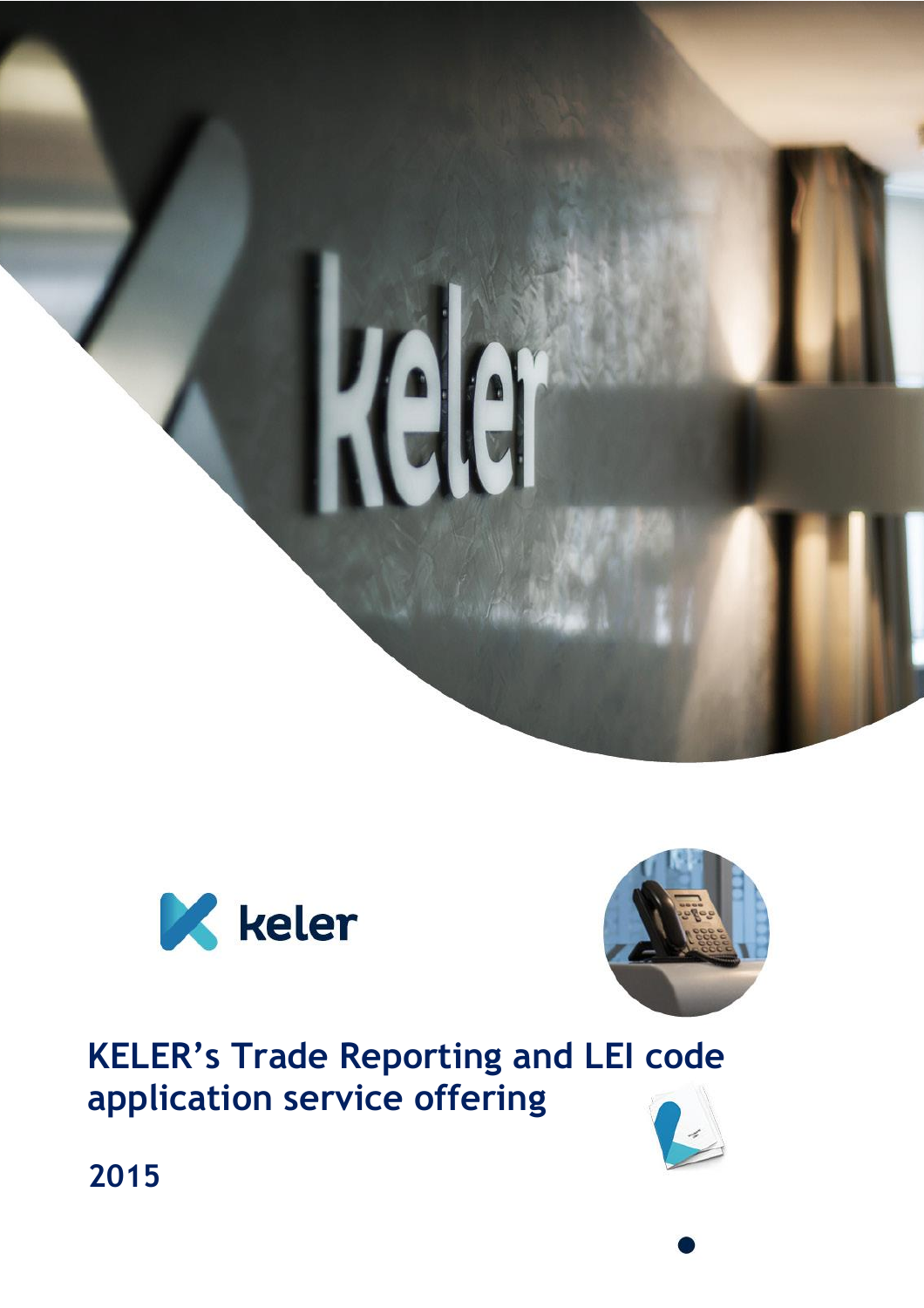



# Table of content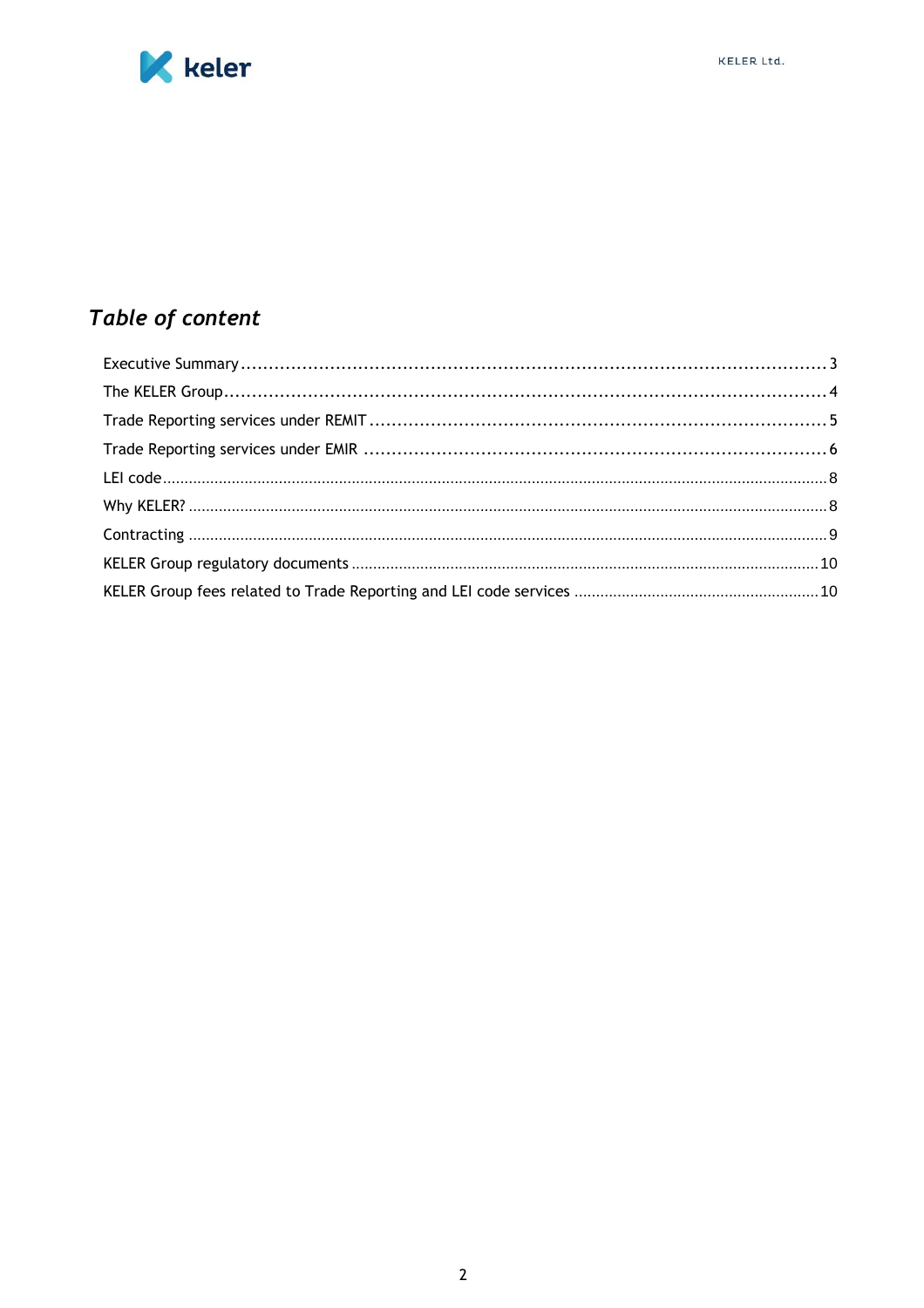

## <span id="page-2-0"></span>*Executive Summary*

On behalf of KELER Group, we appreciate the opportunity to introduce our Trade Reporting services under REMIT and EMIR to your esteemed company.

REMIT reporting obligations on transactions traded on a power exchange have become effective on 7th October 2015, while reporting of OTC transactions conducted outside of Organised Market Places will follow suit as of April 2016. In the upcoming months market participants can analyse the most effective options to fulfil their obligation and make a concious decision on their service provider.

The purpose of KELER's Trade Reporting (hereinafter KELER TR) service is to assist market participants in meeting their reporting obligation stipulated by REMIT and EMIR. KELER's intention is to act as a reporting agent collecting and forwarding the required details of derivative and energy trades concluded by its clients (market participants) to the selected trade repository or authority.

In order to act as a reporting agent, KELER has developed its own trade reporting system, selected Regis-TR as trade repository for EMIR reporting and became a Registered Reporting Mechanism (RRM) under REMIT. Thus it can ensure that all reports reach the respective regulatory body. KELER's TR service offers the very same platform for meeting both REMIT and EMIR reporting obligations making the data submission easy and straightforward for our clients.

We would like to provide you with the most comprehensive offering in order to facilitate for a one-stopsolution of all the reporting-related matters, so in addition to the terms for reporting under EMIR and REMIT, please also find our conditions for Legal Entity Identifier (LEI code) application included in the current offer. LEI code shall, in due course, become a mandatory element of all the obligatory reports and we are here to manage the application procedure for your esteemed company.

The key values of our KELER TR platform:

- $\checkmark$  it provides our clients with the service level they are accustomed to, while
- $\checkmark$  integrating all technical, secure and convenient fuctions already successfully applied in other KELER systems established for our various intermediary services.

We sincerely trust that our offering meets your expectations and we will be able to facilitate for your obligatory reporting thus taking this burden easily off your shoulder. KELER would be proud to partner with your esteemed company in the future.

Your sincerely, KELER Group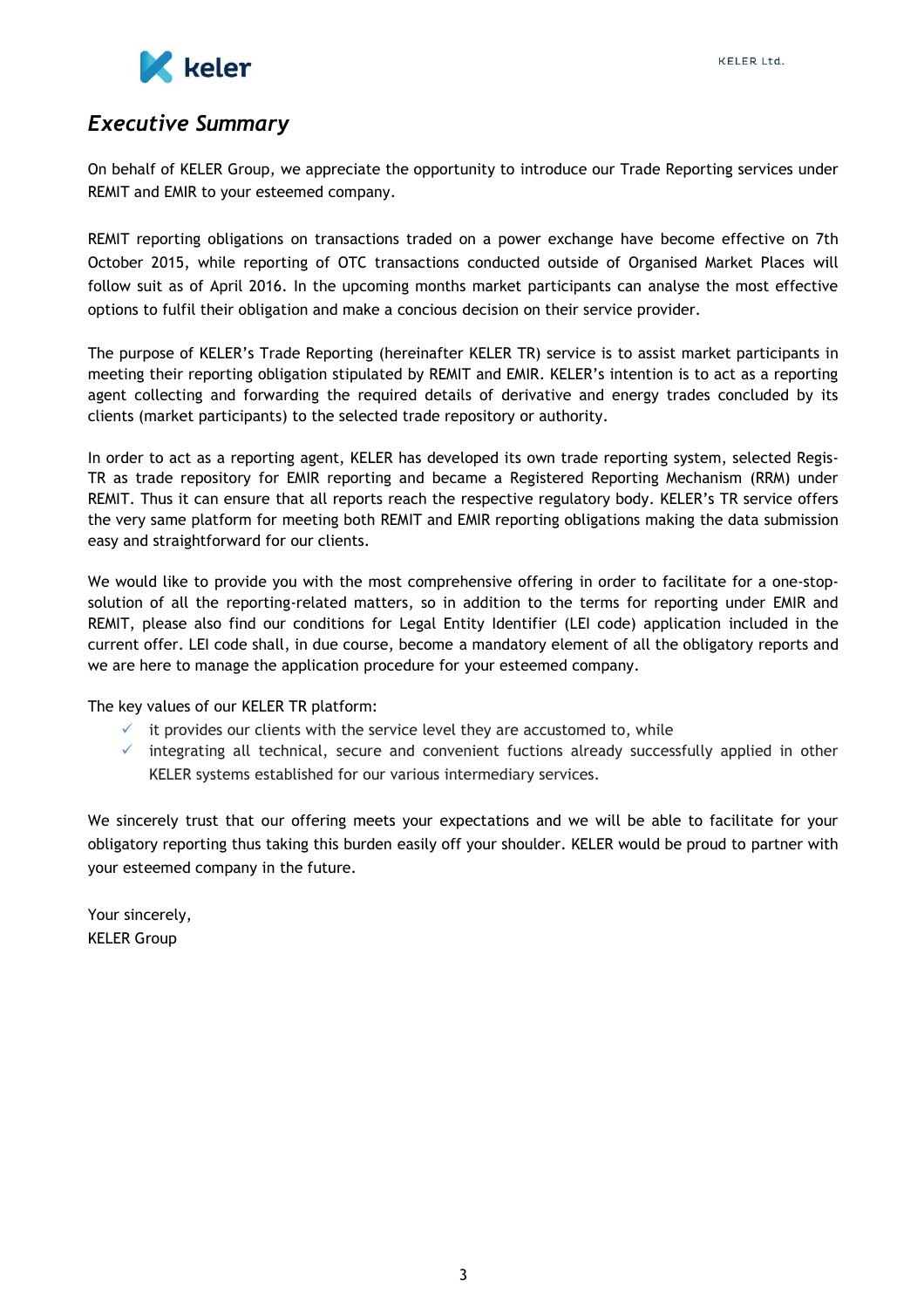

### <span id="page-3-0"></span>*The KELER Group*

KELER Group consists of two legal entities: KELER Ltd. acting as central depository, banking and trade reporting entity; and KELER CCP Ltd. providing clearing and guarantee undertaking services.

KELER was established in 1993 by the Central Bank of Hungary (50%), the Budapest Stock Exchange (25%) and the Budapest Commodities Exchange (25%) with the principal goal to facilitate and support the Hungarian capital market. Currently, KELER's shareholders are the Central Bank of Hungary (53.33%) and the Budapest Stock Exchange (46.67%). (The Budapest Stock Exchange is majority owned by the Central Bank of Hungary).

KELER CCP was founded more than a decade later in 2008 mutually by KELER and its owners, the Central Bank of Hungary and the Budapest Stock Exchange. Its major objective was, and still is, to act as a central **contral**<br>counterparty in guaranteed markets towards clearing members counterparty in guaranteed markets towards clearing members.

> **Central Bank of Hungary Budapest Stock Exchange KELER KELER CCP** 53% 47% 99.72% 0.13% 0.15%

The below chart illustrates the current ownership structure of KELER Group:

Our current product and market offering proves that as business opportunities arose and the market developed, KELER Group has emerged to be an innovative service provider, playing a leading role in the Central-Eastern European region these days. Currently our service offering ranges from the capital markets to the energy markets since we are able to provide solutions to our energy trader partners on ECC, and we also act as a central counterparty for the CEEGEX Central Eastern European Gas Exchange and Hungarian Gas Balancing Platform markets.

Nevertheless, KELER Group shall keep exploring new business opportunities. The evolution of our service offering is best shown on the chart below:

<span id="page-3-1"></span>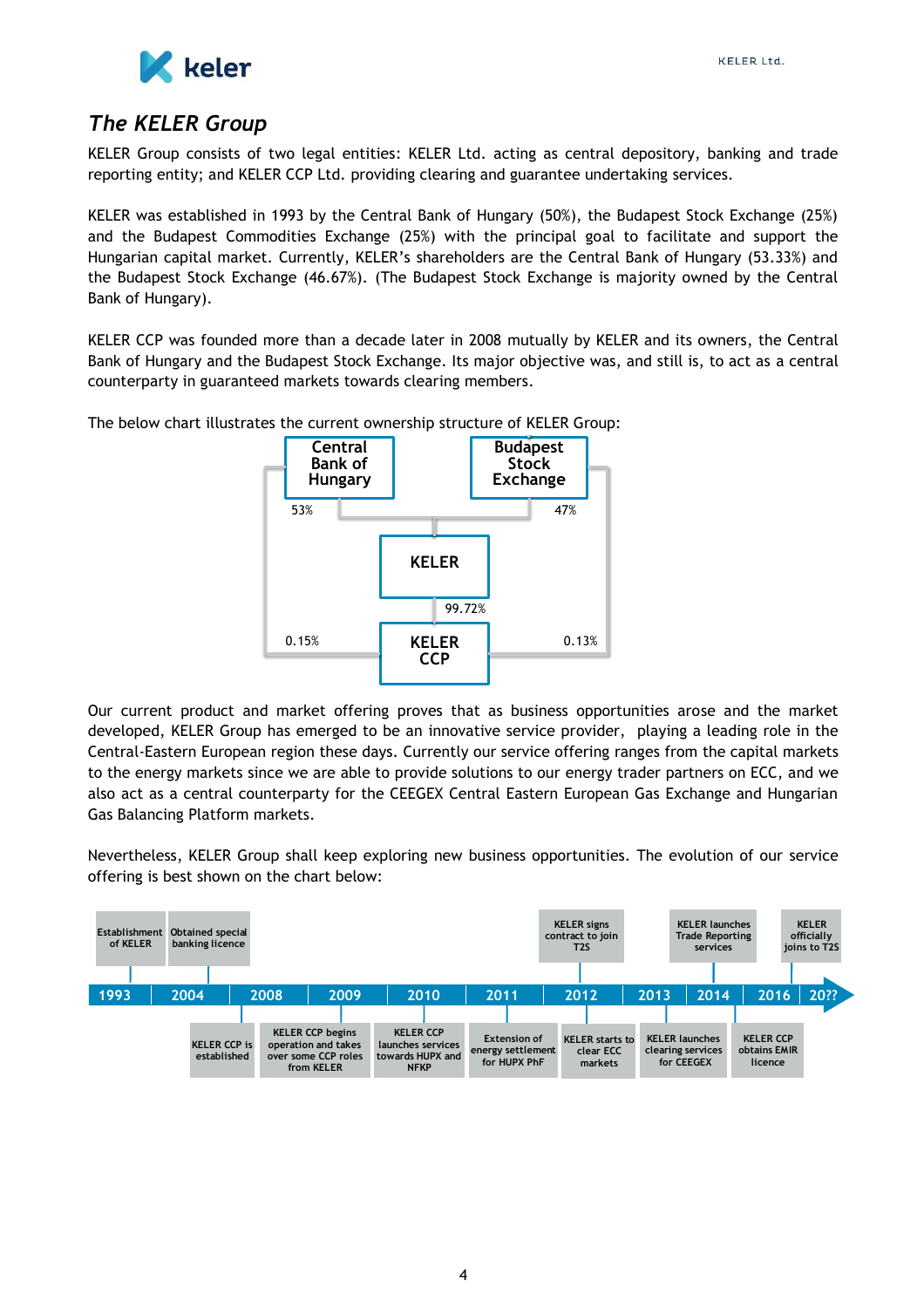

# *Trade Reporting services under REMIT*

REMIT, the regulation on wholesale energy market integrity and transparency entered into force on  $8<sup>th</sup>$ December 2011 with the objective to identify and prevent the use of insider information and other forms of market abuse. REMIT is establishing a new framework for the monitoring of wholesale energy markets to detect and deter market manipulation and insider trading.

REMIT affects everyone who participates in, or whose conduct affects wholesale energy markets within the European Union. It makes no difference whether or not the legal person is resident within the EU. All market participants are obliged by REMIT to report if entering into transactions including orders to trade in one or more wholesale energy markets in the Union.

Under REMIT, data must be reported to ACER (Agency for the Cooperation of Energy Regulators) through a Registered Reporting Mechanism (RRM). In order to meet the reporting obligation towards ACER, a market participant is free to appoint an RRM who facilitates for all its reporting needs, including orders and nonstandard contracts traded bilaterally. KELER is officially registered with ACER as a third party RRM as of 2015. Both standard and non-standard products can be reported through our solution. **As a third party RRM, we are in a position to cover trade reporting for all of your power exchange trades, regardless how many different markets you are trading at.**

The obligation of transmission of the standardized orders and deals concluded on Organized Market Places, is effective from  $7<sup>th</sup>$  October 2015. The obligation of transmission of the standardized and nonstandardized contracts concluded outside the organized markets is effective from  $7<sup>th</sup>$  April, 2016. Similarly to EMIR, REMIT also requires backloading, data must be submitted on trades already concluded but still valid on the effective date of the reporting obligation till  $7<sup>th</sup>$  January 2016 for OMP deals and orders, and till 7<sup>th</sup> July 2016 for OTC deals.

KELER's Trade Reporting (TR) system has been developed by KELER itself originally to manage all types of reports under EMIR. It is a web-based, easy to access and straightforward platform and it has been further upgraded to meet the needs of our clients with REMIT reporting obligation too.

TR enables our clients to upload reports in CSV or XML format manually. Alternatively, via our so called web-service solution automatic upload is also an option.

The KELER TR offers three options for reporting:

- **Manual upload:** The user shall fill in the file provided in a given format by KELER. Several files can be selected and uploaded at the same time.
- Automatic upload: Automatic upload is also possible through our so called "web-service" solution. In this case KELER TR is directly linked to the client's system which enables automatic report upload. This option is the most suitable to market participants with significant daily transaction volumes.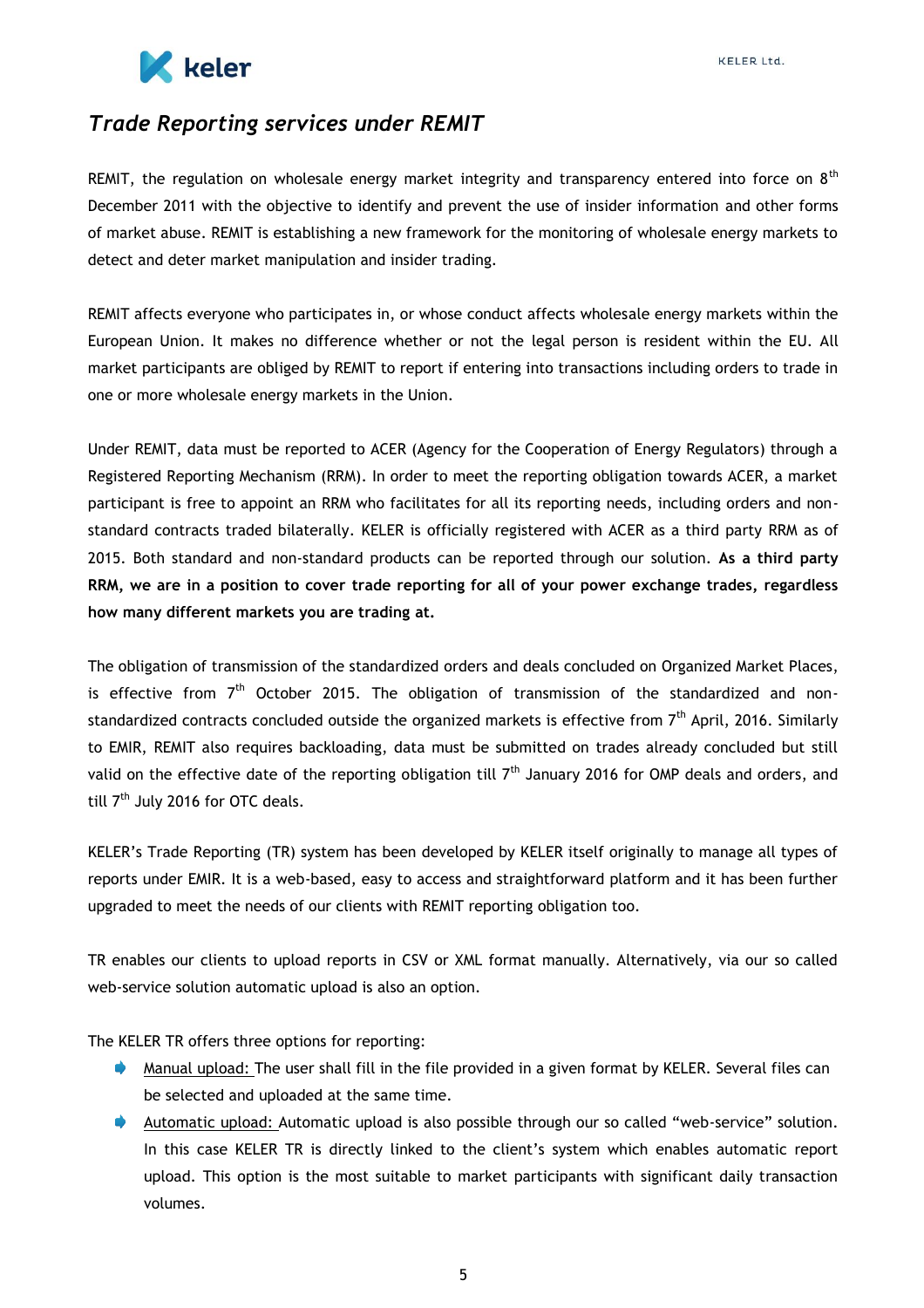

D Upload directly on the interface: REMIT reporting can be completed by entering trade details directly into KELER TR instead of uploading a previously completed file. In this case the report samples built into the system must to be completed. Clients with lower transaction volumes shall find this option convenient as it requires no file-based upload and there is no need to create an interface between TR and their own system.

We are pleased to announce that our dedicated site to REMIT has been launched where you can find further information on our service, including documentation requirements.

<https://english.remit.keler.hu/>



## <span id="page-5-0"></span>*Trade Reporting services under EMIR*

The rules and regulations specified by the European Market Infrastructure Regulation (EMIR) created to ensure the transparency of derivative markets first required the establishment of Trade Repositories (TR), then all market participants has been obliged to report the details of their trades to the TR-s.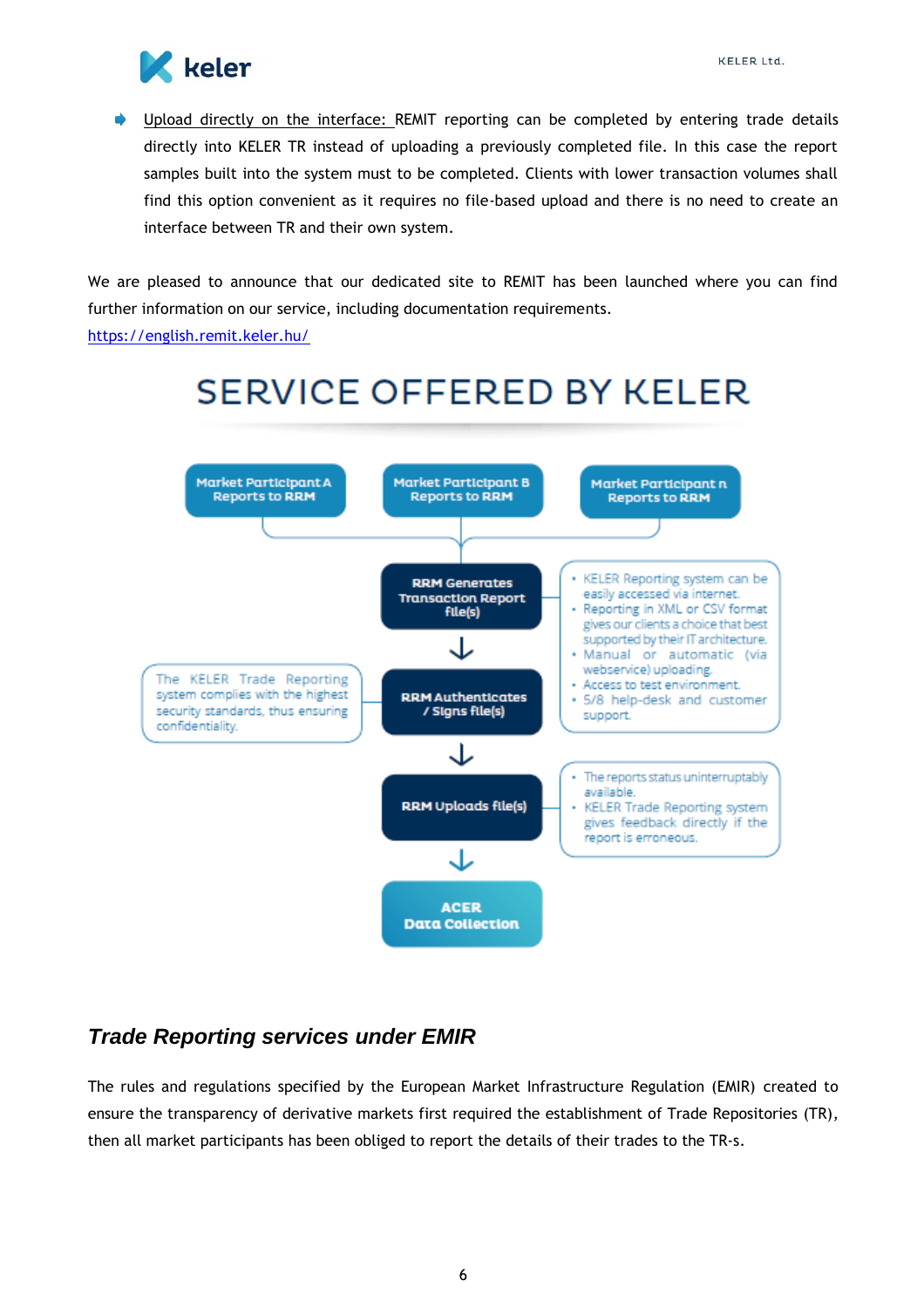

ESMA (European Securities and Market Authority) is in charge of supervising the operation of TRs and the central registration of data. Its own Trade Reporting system enables KELER to maintain an intermediary role by managing the reporting procedure on behalf of its clients.

KELER as a trade reporting entity has partnered with RegisTR - a trade repository registered in Luxembourg and jointly owned by Clearstream and Iberclear - to offer best-in-class services to the markets.

Nevertheless, KELER provides its partners with additional services on top of the basic ones offered by the contracted trade repository. We collect, check and validate all the details of a report and forward it to RegisTR. In addition we manage the related confirmations, queries and offer additional supporting services to make the obligatory reporting as convenient for our clients as possible.



The web-based KELER Trade Reporting system has been developed by KELER itself and allows all types of reports to be forwarded to KELER.

All functions are accessable from the main page of the system. TR enables our clients to upload reports in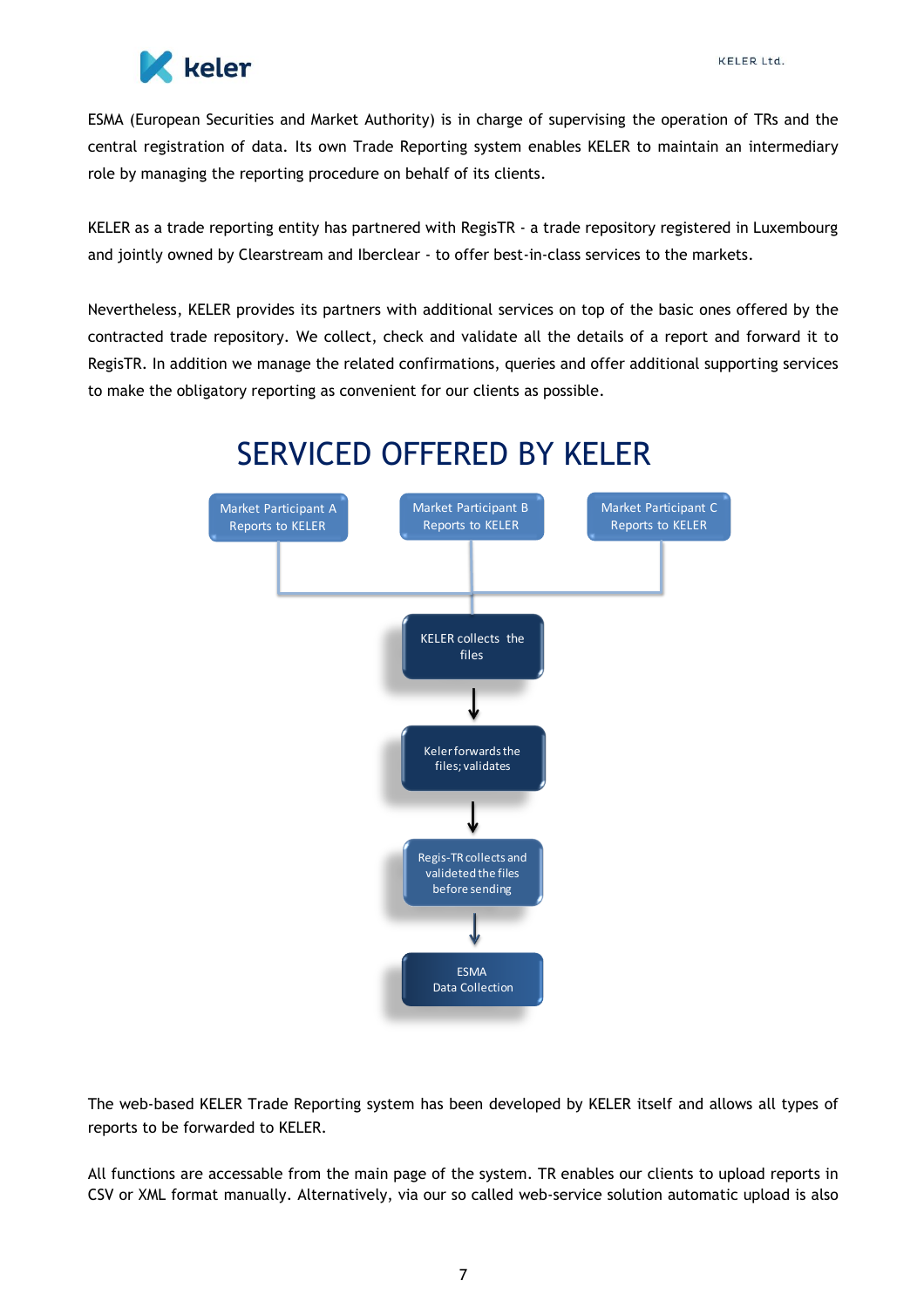

an option. All details regarding file formats, IT specifications etc. could be provided to Clients via e-mail upon request.

Once uploaded, our system checks the report both in terms of format and content. If data is erroneous or incomplete, KELER informs the reporting entity accordingly, thus only correct reports are forwarded to the trade repository. Clients can continuously monitor the status of the report from its submission until receipt by the trade repository is confirmed. Clients shall be able to track the history of each trade reported. All data submitted to KELER can be queried and downloaded from the interface.

The Trade Reporting system run by KELER operates between 8:30 and 18:00 CET on working days.

# <span id="page-7-0"></span>*LEI code*

KELER also assists domestic and regional market participants with their application of LEI codes. LEI codes have become a requirement under EMIR, they are necessary, unique identifiers companies need to possess in order to fulfil their relevant reporting obligation. KELER's services include the application for and the maintainance (mandatory annual renewal) of a LEI code to our clients, both on behalf of the applicant or third parties.

In case your esteemed company has already obtained a LEI code, it can still choose to mandate KELER with the annual maintenance of it.

Thus the complete procedure from LEI code application to reporting under REMIT and/or EMIR becomes easy and straightforward through one service provider.

# <span id="page-7-1"></span>*Why KELER?*

- $\checkmark$  KELER offers a complex solution from LEI code application to reporting to Europe's leading trade repository REGIS-TR under EMIR, or directly to ACER under REMIT: compliance with the complete set of requirements for our clients are managed by one service provider.
- $\checkmark$  KELER Group as a leading service provider in the region constantly monitors regulations and market updates, our systems shall also be upgraded in line with any potential change in the reporting requirements. This also gives our clients the comfort that their obligations shall be met at any given time;
- $\checkmark$  Trades cleared by KELER CCP are reported automatically and free of charge (by KELER CCP) under EMIR (*does not apply to REMIT due to a wider range of required information*);
- $\checkmark$  KELER has a proven reporting expertise;
- $\checkmark$  Easy access to the KELER's Trade Reporting system which covers reporting service under both EMIR and REMIT – one 'stop-shop' service;
- $\checkmark$  Possibility for delegated reporting, on hehalf of a third party and ccess to all parties to monitor the process and the data reported;
- $\checkmark$  Harmonized file and reporting formats across markets;
- <span id="page-7-2"></span> $\checkmark$  Best value for money.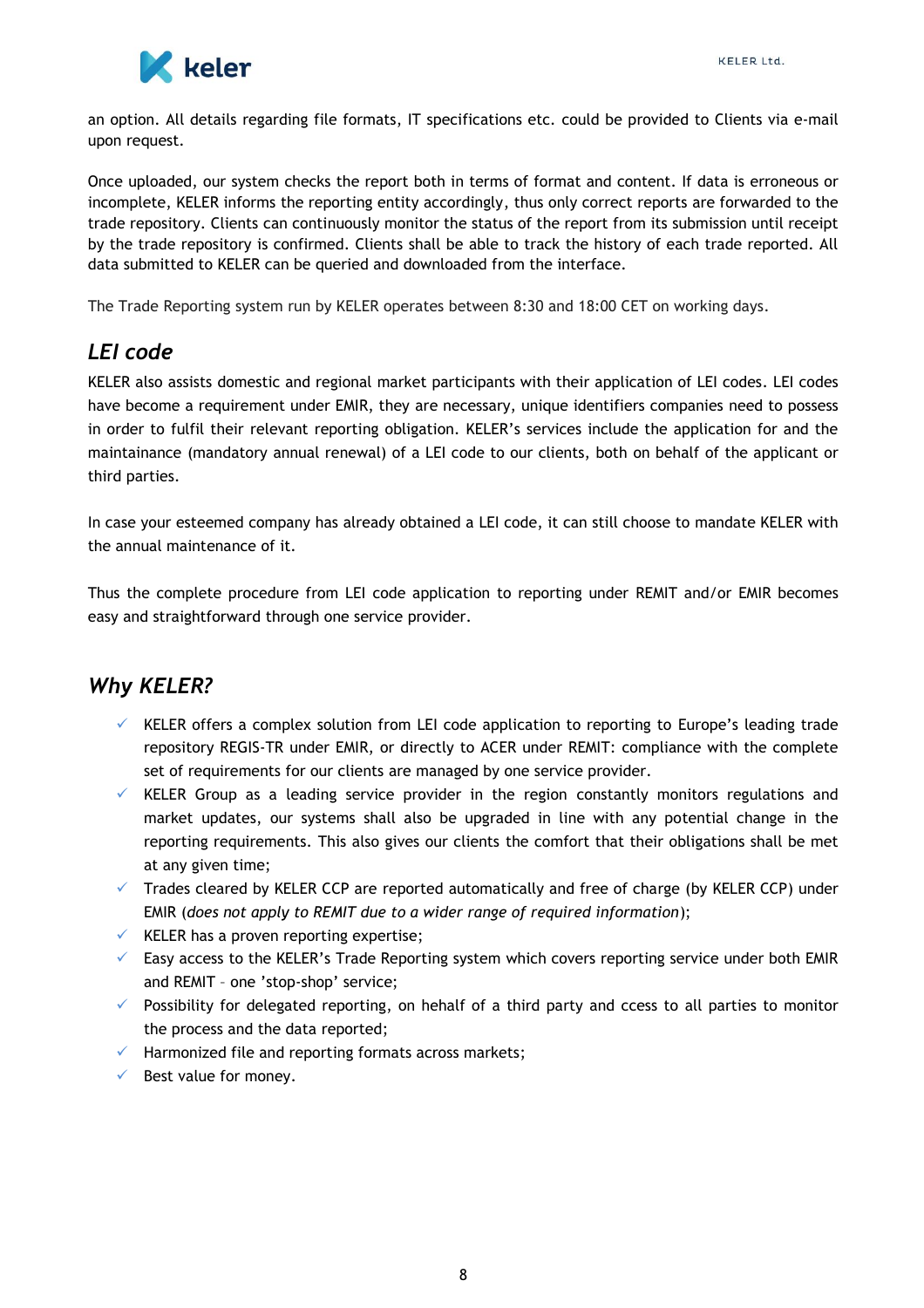

# *Contracting*

Clients shall submit the following documents in order to establish a contractual relationship.

Important to note that KELER's official language is Hungarian and English, therefore all supporting documents must be submitted in either of these languages. If translation is needed, it shall be conducted by an official translator. Please make sure the documents are duly notarized or apostilled in line with the applicable rules.

| <b>MEMBERS SHOULD SUBMIT THE DOCUMENTS AS FOLLOWS</b>                                                                                                                          | <b>FORMS</b>                                                                                                 | FORM AND COPIES                                                                                                      |  |
|--------------------------------------------------------------------------------------------------------------------------------------------------------------------------------|--------------------------------------------------------------------------------------------------------------|----------------------------------------------------------------------------------------------------------------------|--|
| Excerpt from the Trade Registry - not older<br>than 30 days - certifying that the customer<br>is duly registered                                                               |                                                                                                              | Original,<br>legalized copy                                                                                          |  |
| Signature Specimen of the authorized<br>signatories<br>signing<br>the<br>agreements,<br>signature cards or any other document                                                  |                                                                                                              | Original,<br>legalized copy                                                                                          |  |
| Signature registration form of signatories<br>reported to KELER Ltd.                                                                                                           | Signature registration form of<br>signatories reported to KELER<br>Ltd.                                      | Original, duly signed<br>2 copies                                                                                    |  |
| certifying<br>the<br>right<br>Document<br>οf<br>representation of the representative of the<br>customer if it cannot be established based<br>on the instrument on registration |                                                                                                              | Original or copy certified by public<br>notary or electronic document with<br>authentic electronic signature         |  |
| Document certifying tax number, statistic<br>code if these are not stated in the<br>instrument on registration                                                                 |                                                                                                              | Original,<br>legalized copy                                                                                          |  |
| Beneficial owner declaration<br>(Pursuant to the Anti-money laundering Act,<br>declaration of owner, Section 8.)                                                               | Beneficial owner declaration                                                                                 | Original                                                                                                             |  |
| For the identification of the representative<br>of the customer - company representatives<br>and KID users                                                                     | Address card and identity<br>card or passport                                                                | Copies of the documents of each<br>signing<br>the<br>person<br>cards<br>and<br>agreements certified by notary public |  |
| <b>CONTRACTS</b>                                                                                                                                                               | <b>CONTRACT NAME</b>                                                                                         | <b>FORM AND COPIES</b>                                                                                               |  |
| Trade Reporting service contract                                                                                                                                               | Contract on the authorization<br>to forward data determined<br>by article 9 of EMIR to trade<br>repositories | Original<br>2 copies                                                                                                 |  |
| <b>REMIT service contract</b>                                                                                                                                                  | Contract on REMIT service                                                                                    | Original<br>2 copies                                                                                                 |  |
| LEI (Legal Entity Identifier) application or<br>maintenance                                                                                                                    | Contract<br>cooperation<br>on<br>related<br>LEI<br>code<br>to<br>application                                 | Original<br>2 copies                                                                                                 |  |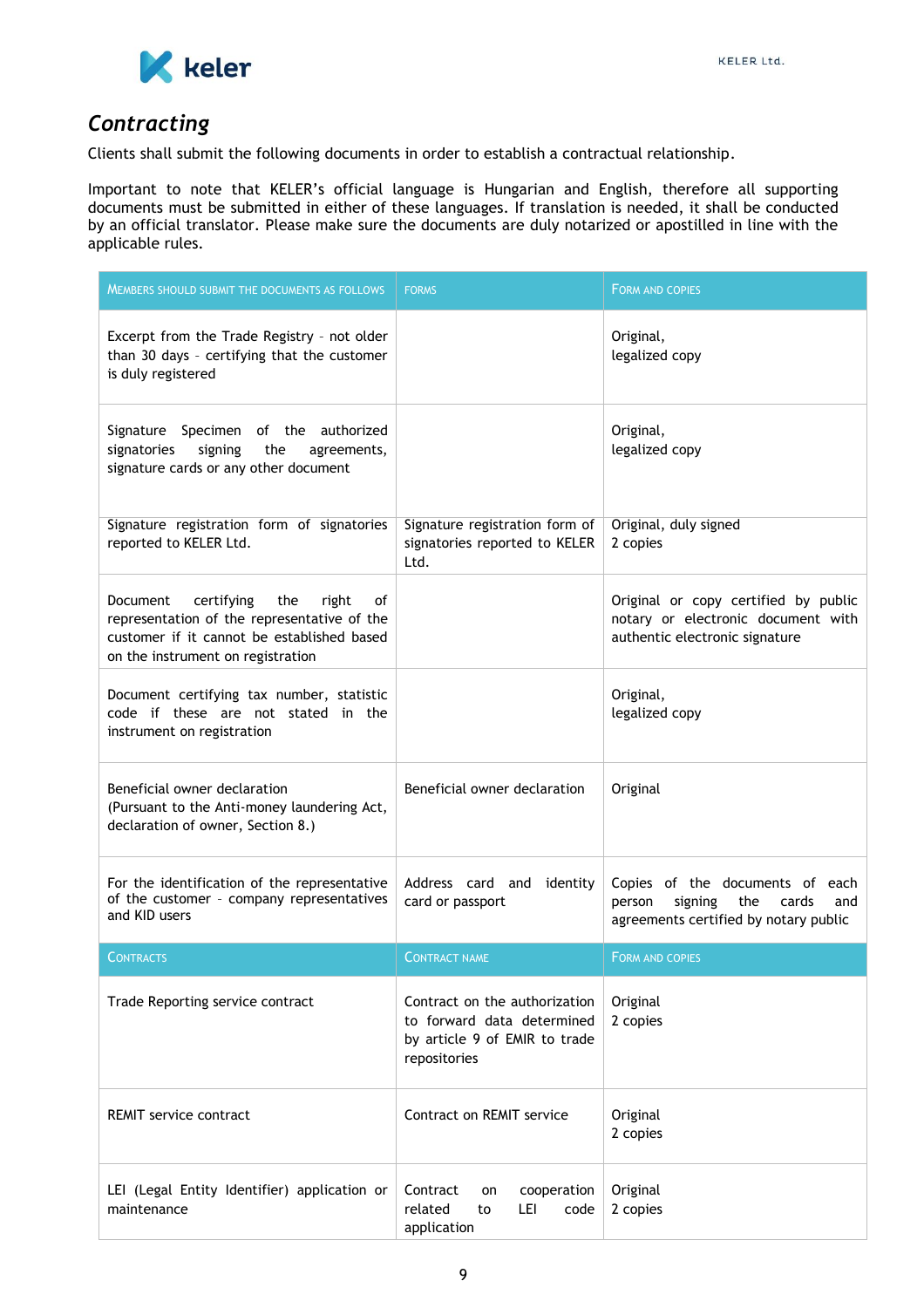

### <span id="page-9-0"></span>*KELER Group regulatory documents*

The documements regulating the services are available on [http://www.keler.hu/](http://www.keler.hu/keler/keler_angol.main.page) and [http://www.kelerkszf.hu/](http://www.kelerkszf.hu/kelerkszf/kelerkszf_angol.main.page) websites.

All necessary information about KELER Group's services are published in the following documents.

#### $\blacktriangleright$  KELER

- o [General Business Rules](http://www.keler.hu/keler/keler_angol.head.page?nodeid=1233)
- o [Fee Schedules](http://www.keler.hu/keler/keler_angol.head.page?nodeid=1137)
- o CSD [Announcements](http://www.keler.hu/keler/keler_angol.head.page?nodeid=1138)

#### **KELER CCP**

- o [General Business Conditions](http://www.kelerkszf.hu/kelerkszf/kelerkszf_angol.head.page?nodeid=337)
- o [Fees Schedules](http://www.kelerkszf.hu/kelerkszf/kelerkszf_angol.news.page?nodeid=183)
- o [Announcements](http://www.kelerkszf.hu/kelerkszf/kelerkszf_angol.head.page?nodeid=106)
- o [Conditions of acceptance of securities and currencies collateral](http://www.kelerkszf.hu/kelerkszf/kelerkszf_angol.news.page?nodeid=190)
- o [Conditions of acceptance of bank guarantee](http://www.kelerkszf.hu/kelerkszf/kelerkszf_angol.news.page?nodeid=192)

## <span id="page-9-1"></span>*KELER Group fees related to Trade Reporting and LEI code services*

| <b>Note</b>        | <b>Item</b>               | <b>Amount</b> | <b>Basis</b>          | <b>Amount in EUR</b><br>(approximate calculation<br>with EUR: HUF 1:310) |
|--------------------|---------------------------|---------------|-----------------------|--------------------------------------------------------------------------|
|                    | General Membership Fee    | 80,000        | HUF/month             | 258                                                                      |
| reporting<br>EMIR  | Individual Membership Fee | 40,000        | HUF/month             | 129                                                                      |
|                    | <b>Reporting Fee</b>      | 6             | HUF/UTI               | 0.02                                                                     |
|                    | Maintenance Fee           | 10            | HUF/month/open trades | 0.03                                                                     |
| reporting<br>REMIT | General Membership Fee    | 80,000        | HUF/month             | 258                                                                      |
|                    | Individual Membership Fee | 40,000        | HUF/month             | 129                                                                      |
| 巴                  | LEI application Fee       |               | EUR/LEI/pieces        | 100                                                                      |
|                    | Maintenance Fee           |               | EUR/LEI/year          | 100                                                                      |

*Fees are determined in HUF by default, but our clients are free to choose invoicing in EUR too. In case of EUR invoicing, the official mid-rate announced by the National Bank of Hungary effective on the issuance date of the invoice shall be applied. The above indicated EUR fees are calculated for information purposes only with the exchange rate of EUR/HUF 1:310.* 

*The fees of KELER Group's other services can be found in the official Fee Schedules of KELER and KELER CCP.* 

#### **Definition of the different types of memberships for Trade Reporting (covering both EMIR and REMIT)**

- **General membership fee** is charged by KELER to the clients who send reports to KELER both in their own name and on behalf of their contracting party;
- **Individual membership fee** is charged by KELER to the clients who send reports to KELER solely in their own name;
- **Indirect membership fee** is charged by KELER to the clients of a General Member who do not report directly to KELER but wish to monitor the trades reported on their behalf (i.e. KELER provides them with query rights only).